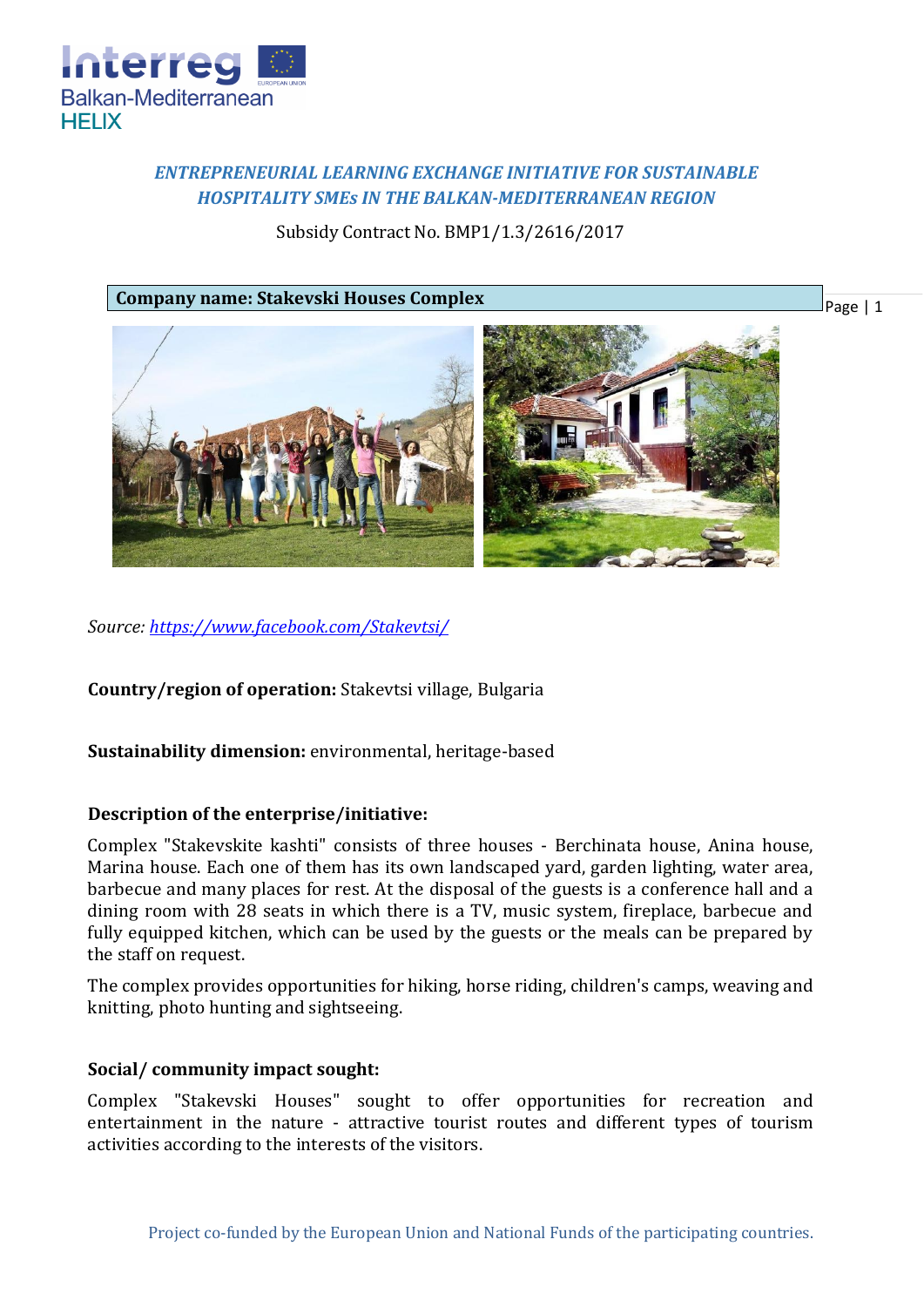

**Stakeholders:** people of all age

### **Approach applied:**

included in two protected areas of the European ecological network NATURA 2000. Page 2 Stakevski Balkan is a quality and good place for mountain tourism. The village is applying for the best tourist destination in Bulgaria and in Europe for 2009, and its land is fully Precisely because of the rich and wild nature, accessible to everyone because of the proximity to the village, the owners decided to establish the complex in the village with pure mountain air, full of herbs and fresh grass, and make sure everyone can touch them, enjoy the quiet and peaceful evenings, cricket songs and fireflies!

# **Innovation applied:**

The complex provides opportunities not only for relax and active/ adventurous tourism but innovatively adds craft making to its capacities. The visitors have the chance to learn about the equipment and the way of working with the vertical loom, the basic materials used in the Chiprovtsi carpets - wool and cotton, the painting of the yarn with natural paints, instruments in the carpets and weaving techniques, historical facts about the appearance of the carpet, etc. Moreover, there is a workshop for handmade knitwear and souvenirs.

Another innovation is the hobbit house, such as the one of Bilbo Baggins, specially built for the little guests.

#### **Social impact and business results achieved:**

The owners have managed to create a place where people want to come back once they have visited it. By constantly enhancing the number of available attractions, the complex welcomes more and more guests each year.

The complex organizes summer camps for children aged 7-12 years. For 7 days, they learn and have fun in the nature, ride, shoot, go hiking, paint, create, cook, sport, take care of animals on the farm, look for hidden treasures, etc. The Children's Camp is an unforgettable summer adventure that strengthens the physical forces and provokes the child's creative potential. After another tense school year, this is an opportunity for complete relaxation and exciting adventures in the fresh mountain air and beautiful scenery. For a week, children make new contacts, learn to communicate, work in a team, get used to being more independent, cope with situations, gain confidence, and grow.

#### **Financial situation / sustainability of the business model:**

The sustainability of the business is ensured by the location of the complex - its land is fully included in two protected areas of the European ecological network NATURA 2000. It is a place that has preserved history and nature, untouched by man, home to rare wildlife habitats, birds and plants. The creation of Stakevskite houses allows application of preservation measures as well as gives opportunities for various activities to be performed close to the nature without harming it.